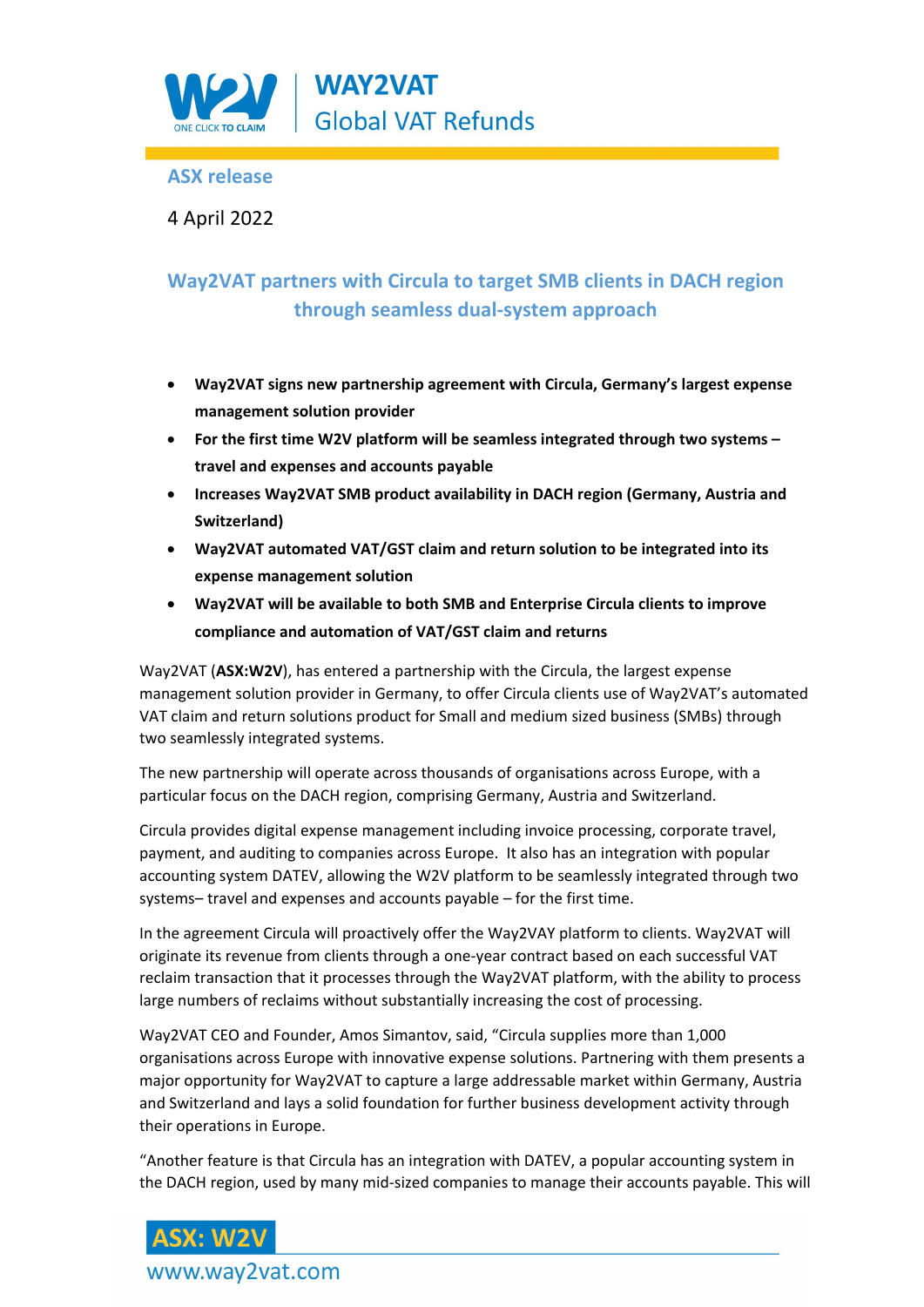

allow W2V to support clients with both domestic and foreign VAT on travel and expense and accounts payable systems, since Circula will feed us all data without the need for a separate integration with DATEV or the client having to take any additional action."

"This seamless integration is all about convenience for end users. Circula can provide their clients with an additional service without any hassle and customers will enjoy the W2V automated VAT reclaim service and receive a refund for the VAT charged to their business without having to send W2V any data or spend resources on an integration. They maintain the same processes, but get their money back.

"The ability of Way2VAT to quickly and conveniently integrate our patented, end-to-end technology into software platforms will enable Circula's SMB clients to engage in hassle-free VAT reclaims and drive more revenue back into their organisations. It will save clients time, labour and money while ensuring validation and compliance protocols are met – no matter from where the invoices have been issued from. This isa key need for these countries in central Europe where international business is done on a daily basis."

The Company does not consider that the partnership agreement with Circula, is material however, this agreement does establish a key strategic partner for Way2Vat. The duration of the partnership agreement is for two years with an automatic renewal option. There are no material conditions that need to be satisfied before the partner becomes legally bound to proceed with the terms of the agreement. There is no other material information relevant to assessing the impact of the commercial agreement on the price or value of the Company's securities.

*This announcement was authorised for release to the ASX by the Board of Way2VAT.*

#### **ENDS**

For more information, please contact:

**Investors** Media Adrian Mulcahy **Tristan Everett** Market Eye Market Eye P: +61 438 630 422 P: +61 403 789 096 E[: adrian.mulcahy@marketeye.com.au](mailto:adrian.mulcahy@marketeye.com.au) E: [tristan.everett@marketeye.com.au](mailto:tristan.everett@marketeye.com.au) 

#### **About Way2VAT**

Way2VAT is a global leader in automated VAT/GST claim and return solutions in over 40 countries and over 20 languages, serving hundreds of enterprise businesses worldwide. Owns and operates a patented artificial intelligence technology that powers the world's first fully automated, end-to-end VAT reclaim platform.

Established in 2014, Way2VAT is headquartered in Tel Aviv with offices in the United Kingdom, the United States, France and Romania and has over 50 employees.